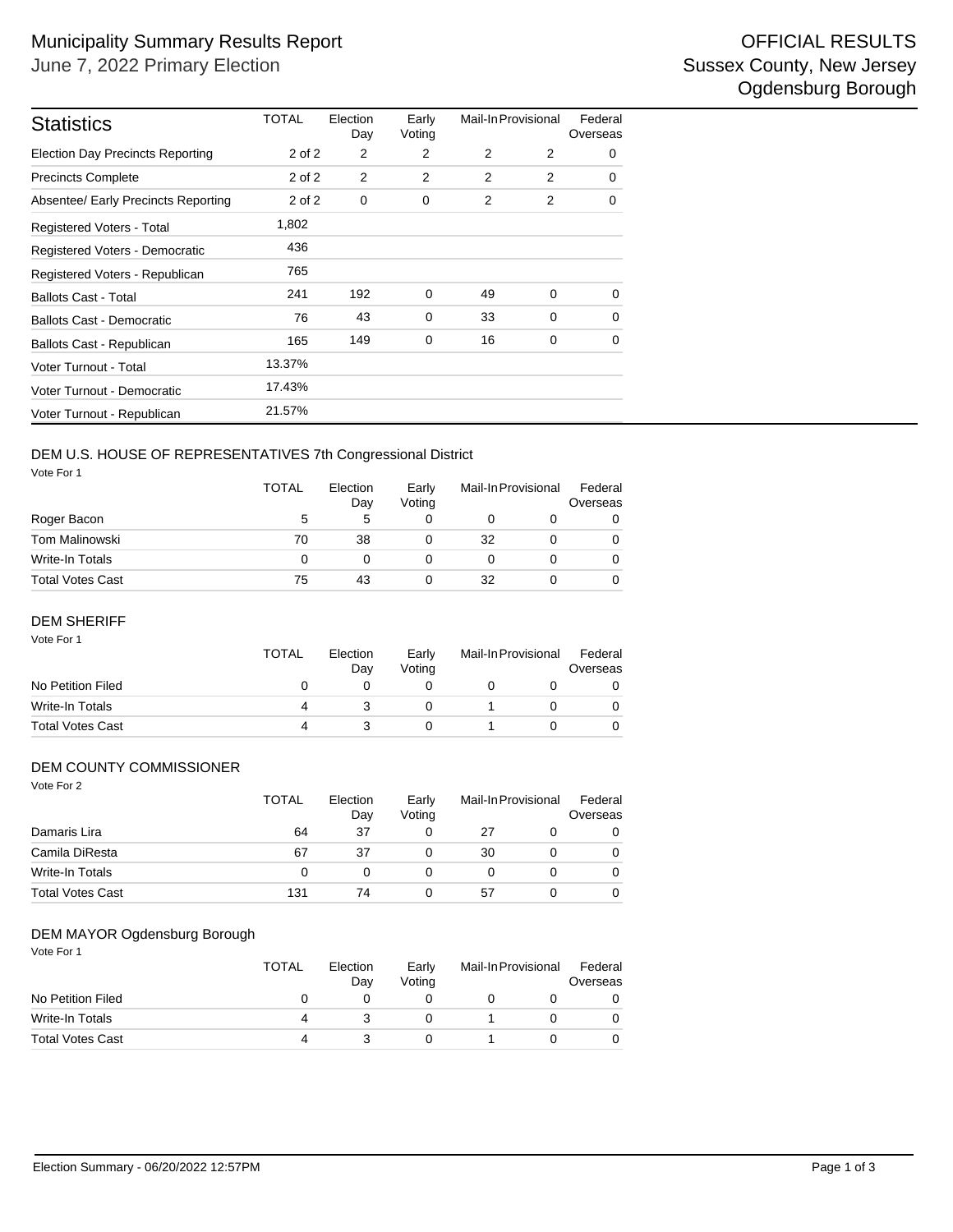## DEM COMMON COUNCIL Ogdensburg Borough

| Vote For 2 |  |  |
|------------|--|--|
|------------|--|--|

|                         | <b>TOTAL</b> | Election<br>Day | Early<br>Votina | Mail-In Provisional | Federal<br>Overseas |
|-------------------------|--------------|-----------------|-----------------|---------------------|---------------------|
| No Petition Filed       |              |                 |                 |                     | 0                   |
| No Petition Filed       |              |                 |                 |                     | 0                   |
| Write-In Totals         |              |                 |                 |                     | 0                   |
| <b>Total Votes Cast</b> |              |                 |                 |                     | 0                   |

# REP U.S. HOUSE OF REPRESENTATIVES 7th Congressional District

Vote For 1

|                         | <b>TOTAL</b> | Election<br>Day | Early<br>Voting | Mail-In Provisional |          | Federal<br>Overseas |
|-------------------------|--------------|-----------------|-----------------|---------------------|----------|---------------------|
| Philip Rizzo            | 63           | 56              | 0               |                     | 0        | 0                   |
| John Henry Isemann      | 6            | 6               | 0               | 0                   | $\Omega$ | 0                   |
| Kevin B. Dorlon         | 2            |                 | 0               | 1                   | $\Omega$ | 0                   |
| Erik Peterson           | 28           | 25              | 0               | 3                   | 0        | 0                   |
| John Flora              | 6            | 3               | $\Omega$        | 3                   | 0        | 0                   |
| Thomas H. Kean Jr.      | 55           | 53              | 0               | 2                   | $\Omega$ | 0                   |
| Sterling I. Schwab      |              |                 | $\Omega$        | $\Omega$            | $\Omega$ | 0                   |
| Write-In Totals         |              |                 | 0               | $\Omega$            | $\Omega$ | 0                   |
| <b>Total Votes Cast</b> | 162          | 146             | 0               | 16                  | 0        |                     |

#### REP SHERIFF

| Vote For 1              | TOTAL | Election<br>Day | Early<br>Voting | Mail-In Provisional |  | Federal<br>Overseas |
|-------------------------|-------|-----------------|-----------------|---------------------|--|---------------------|
| Michael F. Strada       | 153   | 137             |                 | 16                  |  | 0                   |
| Write-In Totals         | 3     |                 |                 |                     |  | 0                   |
| <b>Total Votes Cast</b> | 156   | 140             |                 | 16                  |  | 0                   |

#### Vote For 2 REP COUNTY COMMISSIONER

|                         | <b>TOTAL</b> | Election<br>Day |  | Mail-In Provisional |  |          |
|-------------------------|--------------|-----------------|--|---------------------|--|----------|
| William J. Hayden       | 127          | 113             |  | 14                  |  | 0        |
| Jill M. Space           | 136          | 120             |  | 16                  |  | $\Omega$ |
| Write-In Totals         | 5            | 5               |  |                     |  | $\Omega$ |
| <b>Total Votes Cast</b> | 268          | 238             |  | 30                  |  | $\Omega$ |

## REP MAYOR Ogdensburg Borough

| Vote For 1              | <b>TOTAL</b> | Election<br>Day | Early<br>Votina | Mail-In Provisional | Federal<br>Overseas |
|-------------------------|--------------|-----------------|-----------------|---------------------|---------------------|
| George P. Hutnick       | 135          | 119             |                 | 16                  | 0                   |
| Write-In Totals         | 18           | 18              |                 | 0                   | 0                   |
| <b>Total Votes Cast</b> | 153          | 137             |                 | 16                  | 0                   |